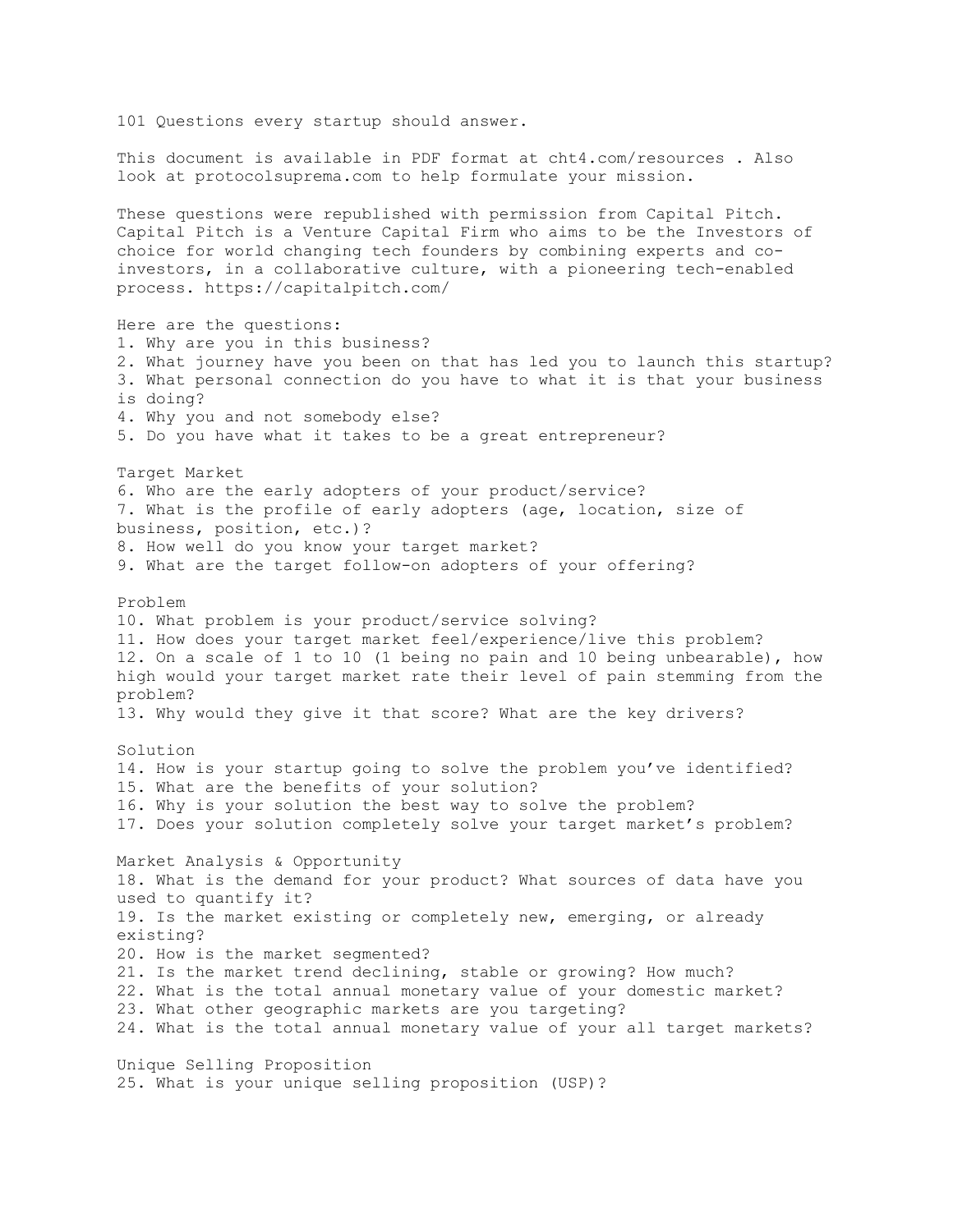26. What does your business have that nobody else does (better technology, more efficient processes, speed, better quality, lower cost, contacts)? 27. Are you first to the market with your product (first mover), a fast follower or a late entrant? 28. What are the key benefits derived from the use of your product/service versus another? 29. What, if anything, about your product is "sticky" (increasing customers' likelihood to continue purchasing rather than switching to a competitor)? Sales & Marketing Plan 30. What marketing activities are you undertaking to generate leads? 31. Which marketing channels are you currently using and which do you plan to use in the future? Why? 32. Do you have direct sales teams? How many staff? 33. How are sales teams compensated? 34. How do you convert leads into sales? Business Model 35. What is the length of the sales cycle? 36. What is your lead conversion rate? 37. How do you manage your pipeline of leads? 38. What is your sales forecast for the next 12 months? 39. How easy is it to identify and contact your target market? 40. How does your business make money? 41. What does your customer journey look like and where are the revenues sources? 42. What is your Customer Acquisition Cost (CAC) and your Customer Lifetime Value (CLV)? 43. What is the pricing of your product/service? How have you determined the price point? 44. Where is your product/service available? What are the distribution channels? 45. Is your product/service offered as a one-time purchase or a subscription model? Why? 46. Are any types of discounts, rebates or free trial periods in operation? 47. How long and difficult is the sales cycle? 48. How much support (technical assistance, training and/or onboarding) is required to get a new customer up and running? 49. Is there a delay between your costs and the revenue you earn from a sale? Traction: Customers, Partners & Media 50. How many customers do you have and what is your monthly revenue from these customers? 51. What are your customer and revenue growth rates? 52. How sticky are your customers? 53. How engaged is your target market? Do you have any data to show strong engagement through marketing and/or social media campaigns? Competitor Analysis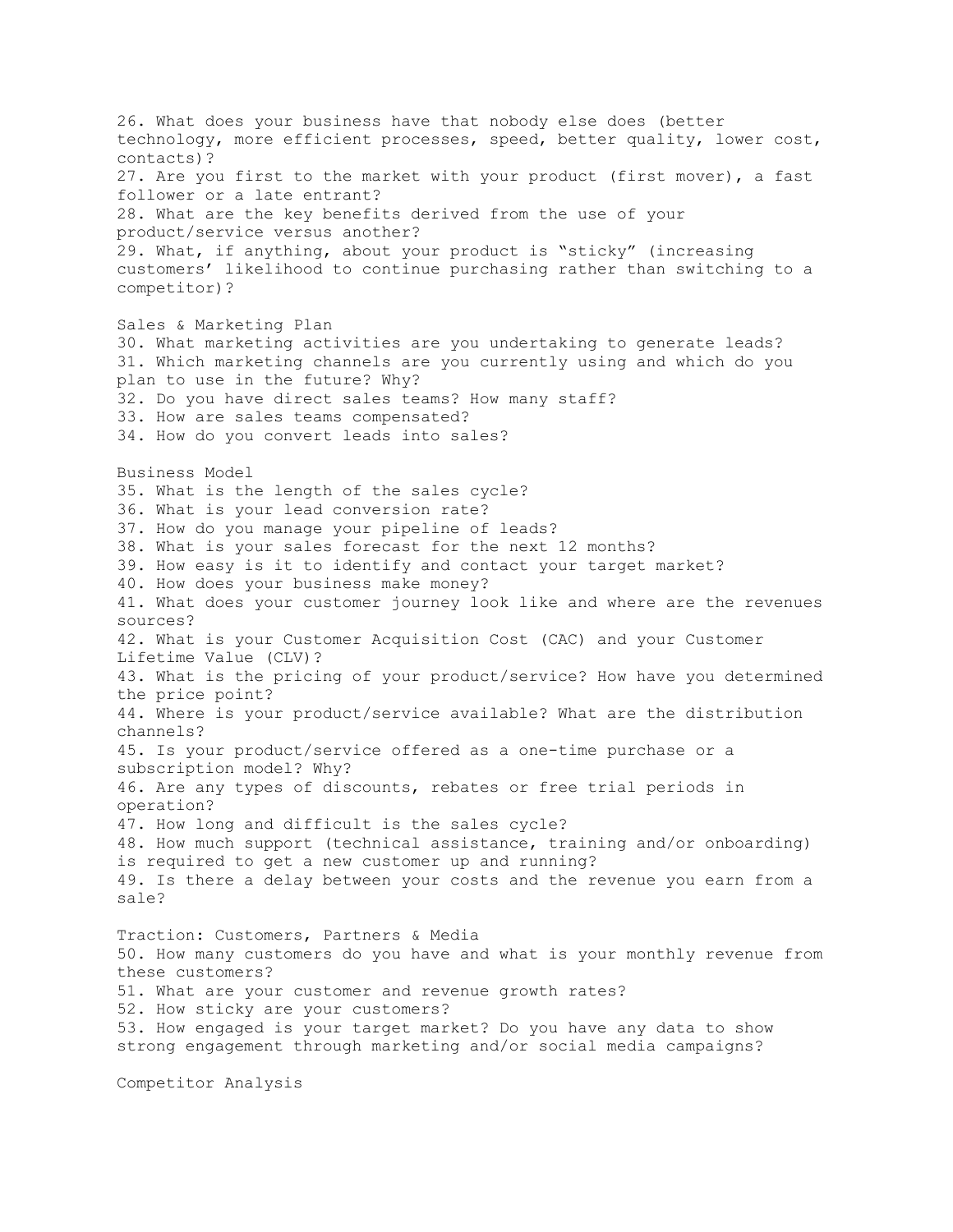54. Do you have any strategic partnerships that will help you achieve your goals? 55. Have you received any press coverage? 56. How else have you generated excitement in your startup and momentum in its growth? 57. Who are the key competitors in your target market? 58. Are there one or two large competitors or is the market fragmented? 59. How quickly could a competitor copy your product/service if they wanted to? 60. What are the key advantages / selling points of your competitors? 61. What is your key differentiator? 62. How does your product/service compare to the competition in terms of price / availability / quality? 63. How rapidly are your competitors growing? How entrenched are they in the market? Intellectual Property 64. What patents/trademarks/copyrights/domains/trade secrets do you have covering your technology or product? 65. In which markets are they registered? 66. Is the company's logo trademarked? In which jurisdictions is it registered? 67. If you do not have a patent or trade secret protection, who owns the Intellectual Property? Do you have a license to use the technology? Team: Founders & Executives 68. Can you hustle and give me an example? 69. Who is/are the founder/co-founders and what is their background/experience? 70. Is your management team complete or are you still recruiting? What gaps do you have in your management team's ability and experience? 71. How many employees does the company have? 72. Do you have an Employee Stock Ownership Plan (ESOP) in place? What are the details? 73. What are your hiring plans over the next 12 months? 74. Describe your business' culture. Team: Advisors & Investors 75. Who are the key advisors helping your shape the strategy of your startup? Have they invested? 76. Who would you love to have as an advisor and why? 77. Who are the members of the Board of Directors and what is their background? How are they compensated? 78. Who are the key professionals (lawyers, accountants, etc.) working with the business? Funding: Timing & Timeline 79. How much funding has your startup received to date? 80. When were funds raised and from whom? 81. What milestones were reached with funds from previous raises? 82. What are the next milestones you are working towards? 83. What is your runway (ie how long can you continue operations before needing more funding, or breaking even)?